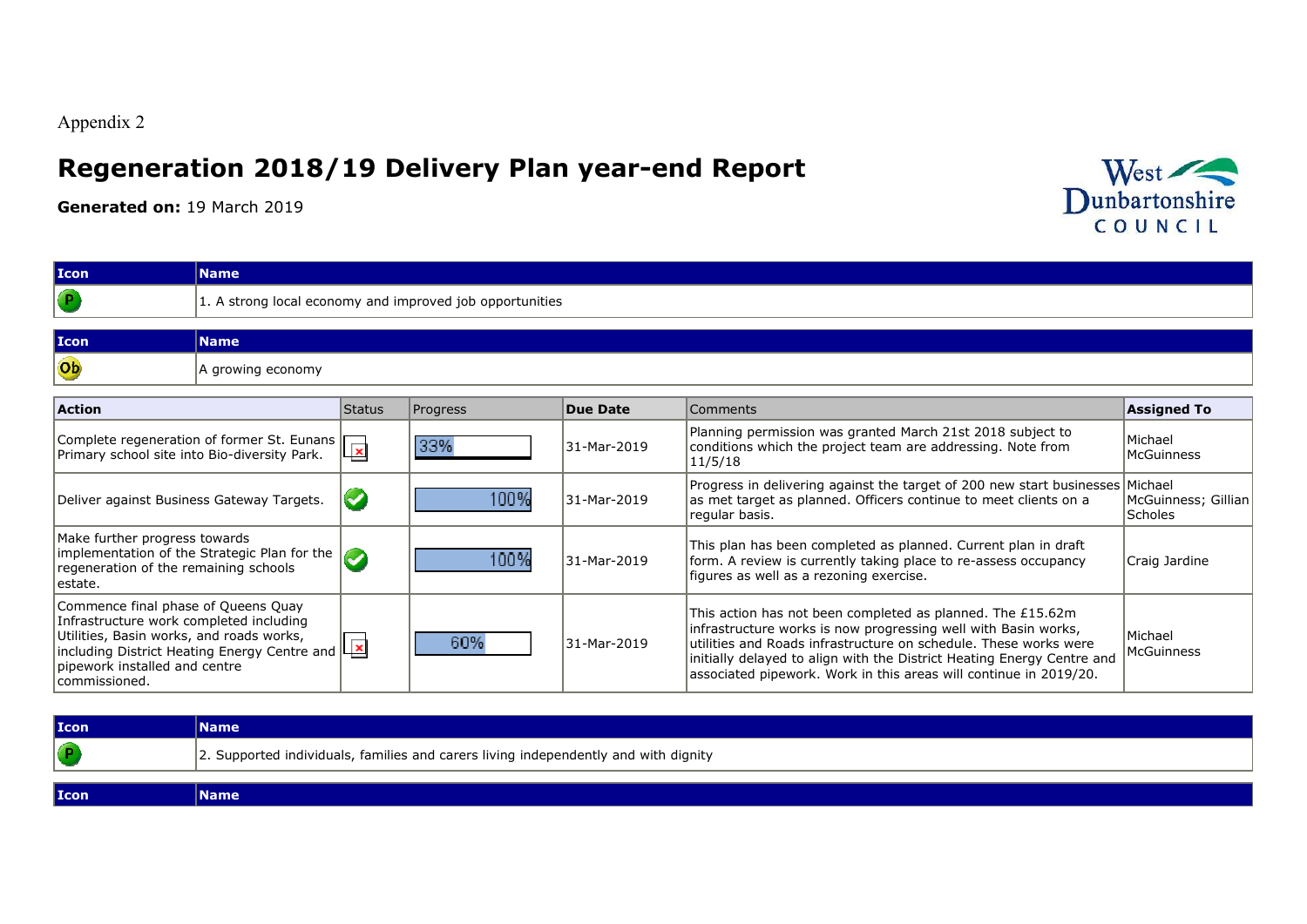## **IconName**<br> **Ob** More at More at More at  $\frac{1}{2}$ More affordable and suitable housing options

| <b>Action</b>                                                                                                                                                            | Status | Progress | Due Date    | Comments                                                                                                                                                                                                                                                                                                                                                                                                                                                                                                                                                                                                                                                                                                                                                                                                                                                           | <b>Assigned To</b> |
|--------------------------------------------------------------------------------------------------------------------------------------------------------------------------|--------|----------|-------------|--------------------------------------------------------------------------------------------------------------------------------------------------------------------------------------------------------------------------------------------------------------------------------------------------------------------------------------------------------------------------------------------------------------------------------------------------------------------------------------------------------------------------------------------------------------------------------------------------------------------------------------------------------------------------------------------------------------------------------------------------------------------------------------------------------------------------------------------------------------------|--------------------|
| Deliver the HRA Capital Investment<br>programme for 2018/19.                                                                                                             |        | 100%     | 31-Mar-2019 | This action has been completed as planned. The performance of the<br>HRA Capital Investment Programme is reviewed and monitored<br>every month with Building Services and Finance. The overall<br>programme is reported via monthly BCR's and reported to<br>committee. Updates are reported to the Better Homes Group and<br>Housing Improvement Board.<br>Projects of note that will carry over some work to 19/20:<br>External Wall Insulation; work is ongoing with year end outturn<br>maximised as much as possible.<br>UPVC; work is ongoing, output is improving.<br>Roof Renewals; year end outturn maximised and performance is<br>improving.<br>Risk St major upgrade project on site and progressing well. Officers<br>and delivery teams are monitoring progression closely to mitigate<br>any delays where possible and meet targets for completion. | Alan Young         |
| <b>Ensure the Council's Housing stock</b><br>maintains compliance with the Scottish<br>Housing Quality Standard and reduce the<br>number of properties held in abeyance. | V      | 100%     | 31-Mar-2019 | Progress in maintaining SHQS compliance rate remains on track to<br>meet year end target. Year end numbers being collated for<br>reporting, draft position 91.9% compliance (90.2% for 2018).<br>In-year progress has seen a reduction in the number of properties<br>in abeyance reduce to 438 (529 for 2018)                                                                                                                                                                                                                                                                                                                                                                                                                                                                                                                                                     | Alan Young         |
| <b>Ensure the Council's Housing stock</b><br>progresses towards the achievement of the<br>energy efficiency standard for social housing<br>by 2020.                      |        | 100%     | 31-Mar-2019 | Progress to meet EESSH compliance remains on track to meet year<br>end target. Year end numbers being collated for reporting, draft<br>position 72% compliance (58.2% for 2018).<br>Continuation of the EWI programmes will contribute help progress<br>to meet EESSH                                                                                                                                                                                                                                                                                                                                                                                                                                                                                                                                                                                              | Alan Young         |

| Icon      | <b>Name</b>                       |         |    |                     |                 |
|-----------|-----------------------------------|---------|----|---------------------|-----------------|
| Ob        | A committed and skilled workforce |         |    |                     |                 |
|           |                                   |         |    |                     |                 |
| $A$ ction | $C$ tatue                         | Draarac | In | C <sub>normal</sub> | $I$ Accianod To |

| <b>Action</b>                                                                                                         | <sup>I</sup> Status | <b>Progress</b> | <b>Due Date</b> | Comments <b>A</b>                          | <b>Assigned To</b> |
|-----------------------------------------------------------------------------------------------------------------------|---------------------|-----------------|-----------------|--------------------------------------------|--------------------|
| Explore opportunities for the digital<br>transformation for the service, focused on<br>digital enablement and process |                     | 100%            | 31-Mar-2019     | This action has been completed as planned. | Jim McAloon        |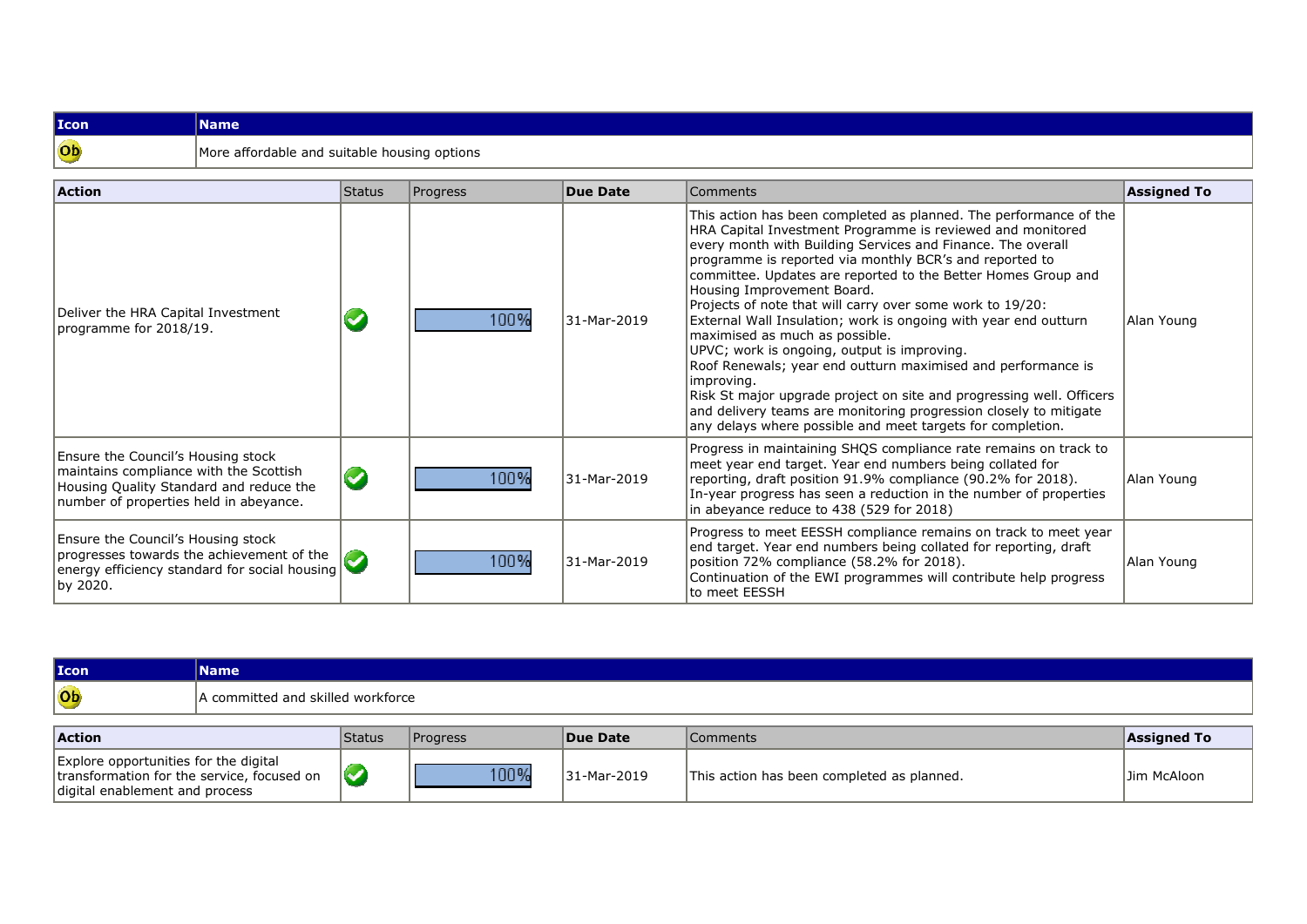| <b>Action</b>                                                              | <b>Status</b> | <b>Progress</b> | Due Date    | Comments                                                                                                                                                                                 | Assigned To |
|----------------------------------------------------------------------------|---------------|-----------------|-------------|------------------------------------------------------------------------------------------------------------------------------------------------------------------------------------------|-------------|
| limprovement                                                               |               |                 |             |                                                                                                                                                                                          |             |
| Implement improvement actions from the<br>employee survey and focus group. |               | 100%            | 31-Mar-2019 | All managers are working with their teams to improve upon areas<br>highlighted within the previous staff survey. Areas worked upon<br>include Communications, prioritisation and support | Jim McAloon |

| Icon      | Name,                                                        |
|-----------|--------------------------------------------------------------|
| <b>Ob</b> | itinuously improving Council delivering best value<br>$\sim$ |

| <b>Action</b>                                                                        | <b>Status</b> | Progress | Due Date    | <b>Comments</b>                                                                                                                                                                                                                                                                                                                                                                                                                            | <b>Assigned To</b> |
|--------------------------------------------------------------------------------------|---------------|----------|-------------|--------------------------------------------------------------------------------------------------------------------------------------------------------------------------------------------------------------------------------------------------------------------------------------------------------------------------------------------------------------------------------------------------------------------------------------------|--------------------|
| Deliver the allocated General Services<br>linvestment programme projects for 2019/20 |               | 100%     | 31-Mar-2019 | This action has been completed as planned. The performance of the<br>Capital Plan projects are reviewed every quarter with Asset<br>Management and Finance. Update reports are sent to every IRED<br>Committee and the Strategic Asset Management Group.                                                                                                                                                                                   | Craig Jardine      |
| Make progress in the development for<br>commercial house build projects              |               | 85%      | 31-Mar-2019 | This action is not fully complete for 2018/19 and will continue into<br>2019/20.<br>Current Position; We have received a response from the Scottish<br>Government on this proposal which is being progressed by<br>appropriate officers. Officers to develop a business case for SMT and<br>Committee support to progress this venture. Site<br>surveys/investigations have been undertaken for two initial<br>proposed development sites. | Alan Young         |

| Departmental Risk                                         | Current Risk Matrix Date Assessed |                 | Description                                                                                                                                                             | Target Risk Matrix       | Assigned To                  |
|-----------------------------------------------------------|-----------------------------------|-----------------|-------------------------------------------------------------------------------------------------------------------------------------------------------------------------|--------------------------|------------------------------|
| Exxon City Deal Project                                   | kelihood<br>Impact                | $ 03-May-2018 $ | There is a risk that the affordability of delivering the City<br>Deal Exxon project is beyond the resources being made<br>available from Glasgow City Region City Deal. | ikelihood<br>∽<br>Impact | Michael<br><b>McGuinness</b> |
| Failure to deliver Queens Quay District<br>Heating system | elihood<br>≚<br>Impact            | $ 03-May-2018 $ | There is a risk that due to innovative nature, scale and<br>complexity of this project that delivery will be delayed                                                    | ikelihood<br>Impact      | Craig Jardine                |